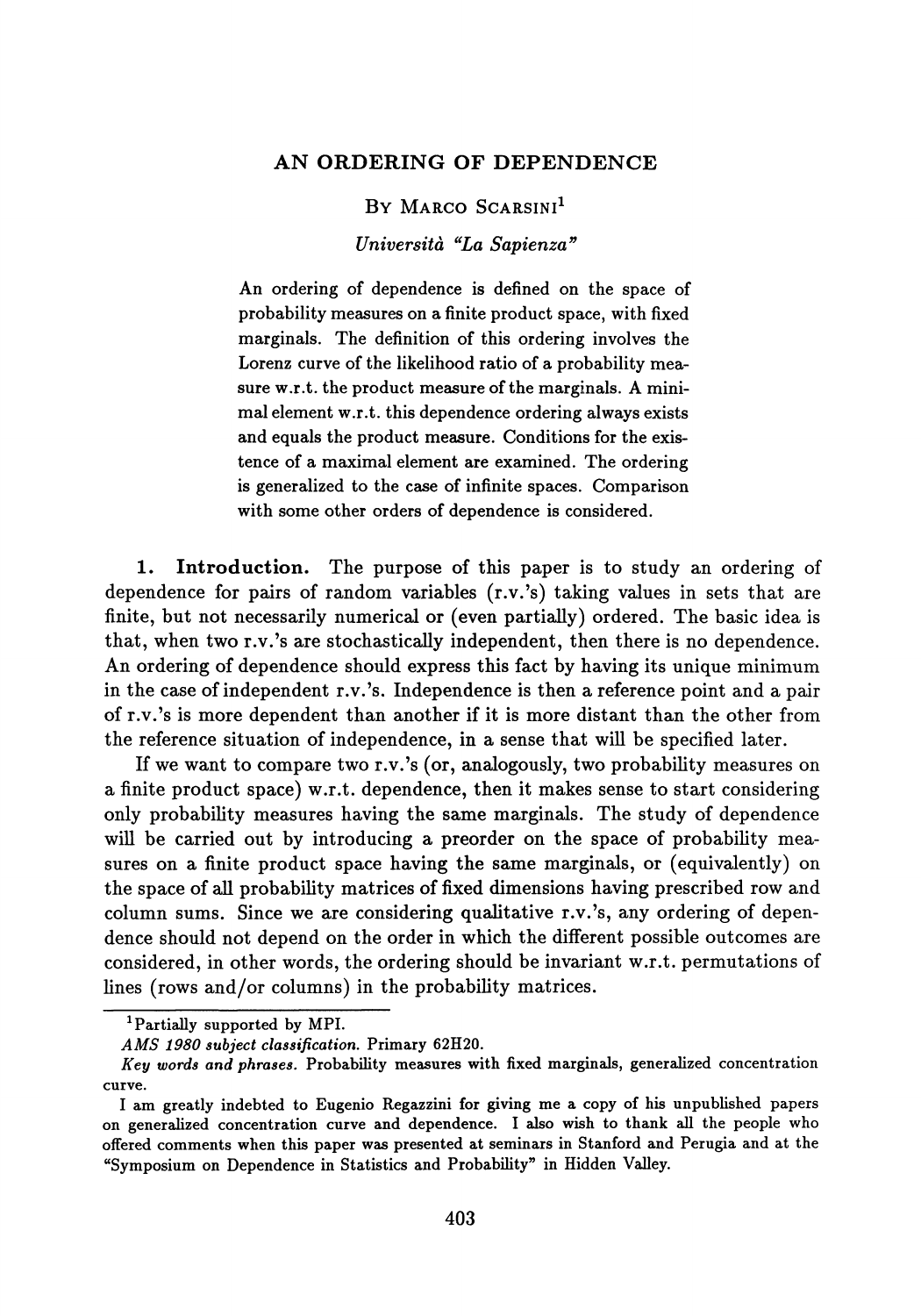The tool that we will use is the concentration curve of a probability measure with respect to another, introduced by Cifarelli and Regazzini (1987). Our results are strictly related to some ideas of Ali and Silvey (1965a), (1965b). Their results are not expressed in terms of concentration curves, though.

**2. Generalized Concentration Curve.** Let P, Q be two probability measures on the power set of a finite space X. From now on, for  $x \in X$ , we will write  $P(x)$  instead of  $P({x})$ . Cifarelli and Regazzini (1987) have defined the concentration curve of a measure  $P$  w.r.t.  $Q$ , as follows. Let  $\ell_P$  be the (generalized) likelihood ratio of *P* w.r.t. *Q*: for  $x \in X$ 

$$
\ell_P(x)=\left\{\begin{array}{ll} \frac{P(x)}{Q(x)}, & \text{if } Q(x)\neq 0,\\ \infty, & \text{if } Q(x)=0,\end{array}\right.
$$

where it is assumed that *P* and *Q* never vanish simultaneoulsy.

It is clear that  $\ell_P$  is a r.v. on  $(X, 2^X, Q)$  with values in  $[0, \infty]$ , and, if  $P \ll Q$ , then

$$
E(\ell_P) = \sum_{x \in X} \frac{P(x)}{Q(x)} Q(x) = 1
$$

If *m* is the distribution function of *ίp*

$$
m(t) = Q\{x \in X : \ell_P(x) \leq t\},\
$$

and *mΓ 1* is the right-continuous generalized inverse of *m*

$$
m^{-1}(z)=\sup\{t:m(t)\leq z\},\,
$$

then the concentration curve of P with respect to  $Q$  is the Lorenz curve of  $\ell_P$ , that is

$$
\phi_P(u)=\int_0^u m^{-1}(z)\ dz.
$$

The rationale for calling *φp* the concentration function of P w.r.t. *Q* is the following. Let *A(u)* be a set of the form

$$
A(u)=\{x:\ell_P(x)\leq u\}.
$$

If  $Q(A(u)) = t$ , then  $P(A(u)) = \phi(t)$ .

Therefore, for each set A containing the "poorest" points (in terms of  $\ell_P$ ), *φp* relates the probability mass concentrated on *A* by *Q* to the probability mass concentrated on  $A$  by  $P$ . For points outside the range of  $Q$ , a sort of randomization is performed. Actually, in the framework of hypothesis testing,  $\phi$  is the so called  $\alpha-\beta$  curve for testing the null hypothesis P versus the alternative Q, when randomization is allowed (see Lehmann (1986), pp. 76-77).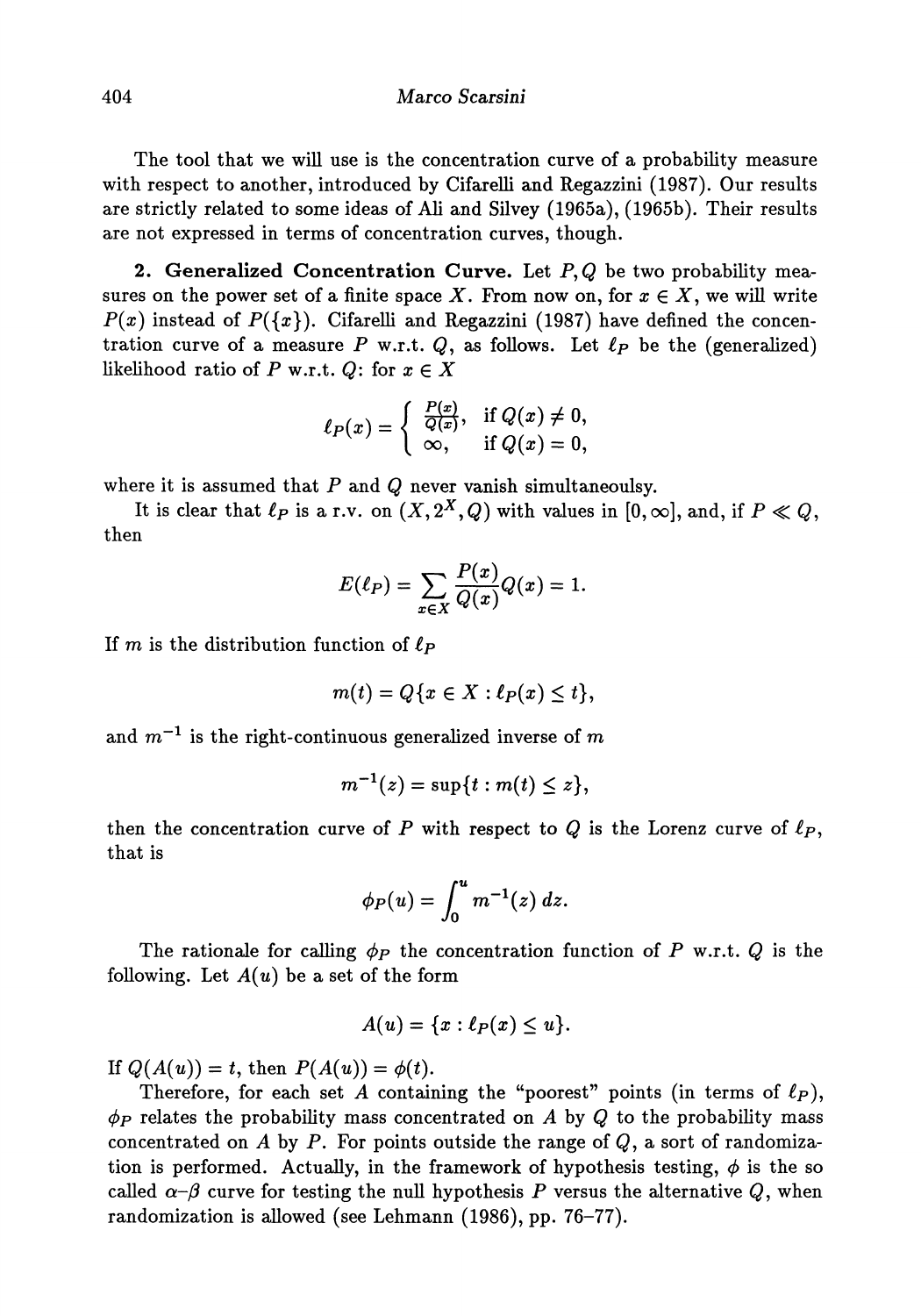The following well known result will be used later.

PROPOSITION 2.1. *(Strassen (1965)) Let S,T be two r.v.'s such that*  $E(S)$  =  $E(T),$  and let  $\psi_S(\psi_T)$  be the Lorenz curve of  $S(T).$  Then  $\psi_S(u) \leq \psi_T(u) \quad \forall u \in T$  $[0,1]$  iff  $\exists S', Z'$  defined on a common probability space, such that  $S \triangleq S'$  and  $T \stackrel{\mathcal{L}}{=} E(S'|Z').$ 

**3. Definition of the Dependence Ordering.** Let  $X, Y$  be finite sets and let  $Q_X, Q_Y$  be two probability measures on X and Y, respectively, such that  $Q_X(x) > 0$   $\forall x \in X$  and  $Q_Y(y) > 0$   $\forall y \in Y$ . Let  $\mathcal{P}(Q_X, Q_Y)$  be the set of all probability measures on  $X \times Y$ , whose marginals are  $Q_X, Q_Y$ . Let  $\mu$  be the product measure of  $Q_X$  and  $Q_Y$ . For each  $P \in \mathcal{P}(Q_X, Q_Y)$ , we can define a likelihood ratio  $\ell_P$  of P w.r.t. the product measure  $\mu$ .

Since every probability measure on a finite product space can be represented by a matrix, we will use the same symbol  $P$  for the probability measure and the corresponding matrix, namely

$$
P = \{p_{ij}\}, \qquad p_{ij} = P(x_i, y_j) \qquad x_i \in X, y_j \in Y.
$$

Let  $P_1, P_2 \in \mathcal{P}(Q_X, Q_Y)$ . Using an idea introduced by Cifarelli and Regazzini D (1986) to study measures of dependence, a dependence ordering *y* is defined as follows

$$
P_1 \succeq P_2
$$
 iff  $\phi_{P_1}(u) \leq \phi_{P_2}(u)$   $\forall u \in [0,1].$ 

D The relation  $\geq$  is a preorder (reflexive and transitive).

The rationale for the ordering  $\Sigma$  is the following: If X, Y are independent, i.e.  $P = \mu$ , then  $\ell_P \equiv 1$ . The more X, Y are dependent, the more P differs from  $\mu$ , the more  $\ell_p$  is spread out, the lower  $\phi_p$  is. In a situation of strong dependence between  $X$  and  $Y$ , many pairs  $(x, y)$  will have "small" probabilities, and some pairs will have "high" probabilities, where small and high is measured in terms of the corresponding mass concentrated by the product measure μ. Therefore *ίp* assumes values far from one with high  $\mu$ -probability, and  $\phi_P$  tends to be low.

From now on, for the sake of brevity, we will use the symbol  $\mathcal{P}(Q_X, Q_Y)$  to  $\rm \dot{D}$ indicate the ordered space  $(V(QX, QY), \subseteq)$ , unless otherwise stated.

PROPOSITION 3.1. Let  $P \in \mathcal{P}(Q_X, Q_Y)$  and let  $R = \Pi_1 P \Pi_2$ , where  $\Pi_1, \ \Pi_2$ *are permutation matrices. Then*  $\ell_P \stackrel{\mathcal{L}}{=} \ell_R$ .

PROOF. Let  $L_P = \{ \ell_P(x, y) \}.$  Then  $L_R = \Pi_1 L_P \Pi_2.$  Hence the result.  $||$ 

PROPOSITION 3.2. Let  $P \in \mathcal{P}(Q_X, Q_Y)$  and let  $P^*$  be obtained by pooling two *lines of* P. *Then*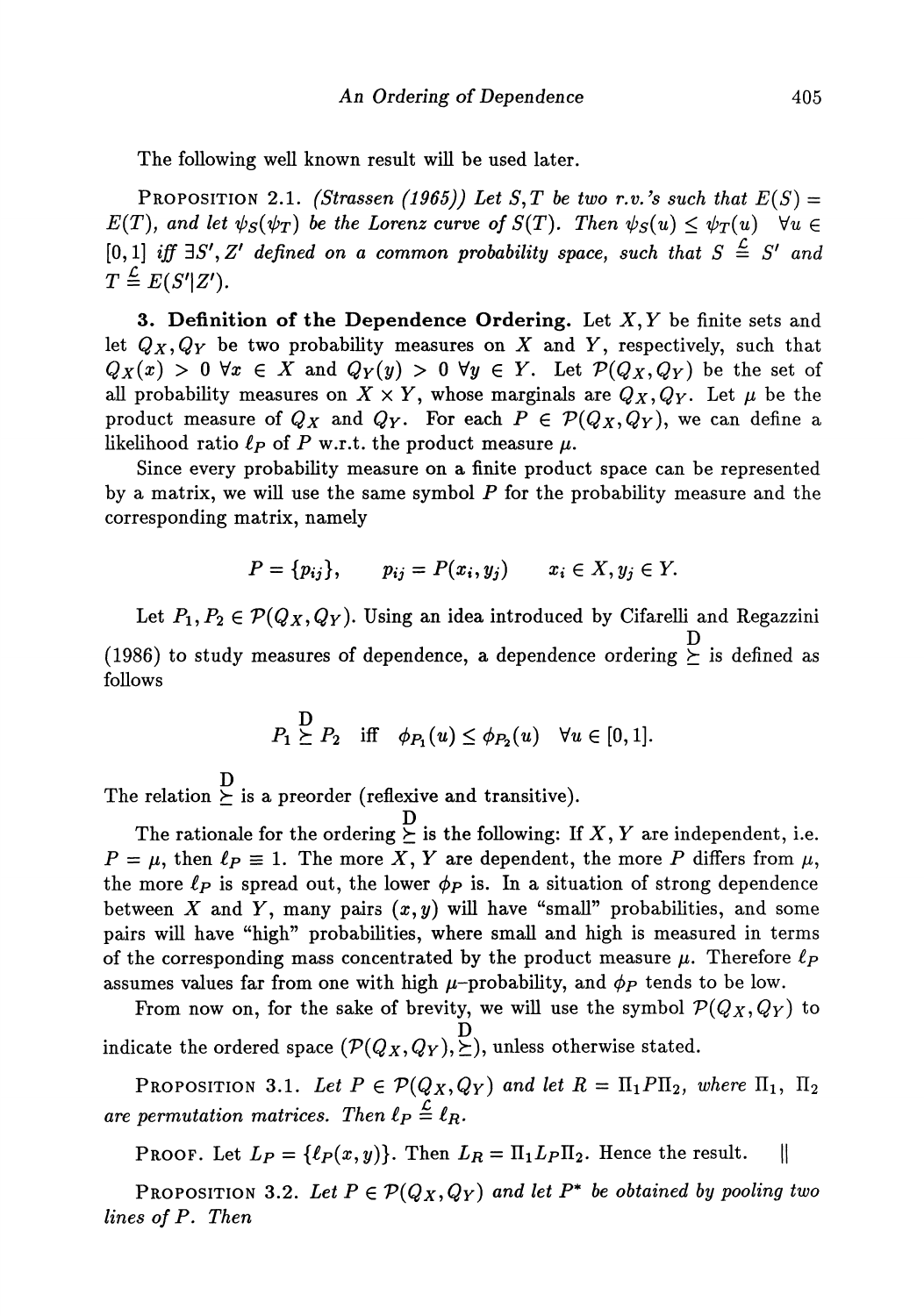$$
\phi_{P^*}(u) \ge \phi_P(u) \qquad \forall u \in [0,1],
$$

*and*

$$
\phi_{P^*}(u) = \phi_P(u) \qquad \forall u \in [0,1]
$$

*iff the two lines are proportional.*

PROOF. Without loss of generality, let  $x_1, x_2$  be the two lines that are pooled, to form a new line  $x$ , say. Then

$$
\ell_{P^*}(x,y) = \frac{P^*(x,y)}{Q_X(x)Q_Y(y)} \n= \frac{Q_X(x_1)}{Q_X(x_1) + Q_X(x_2)} \frac{P(x_1,y)}{Q_X(x_1)Q_Y(y)} \n= \frac{Q_X(x_2)}{Q_X(x_1) + Q_X(x_2)} \frac{P(x_2,y)}{Q_X(x_2)Q_Y(y)} \n= \alpha \ell_P(x_1,y) + (1-\alpha)\ell_P(x_2,y),
$$

with

$$
\alpha = \frac{Q_X(x_1)}{Q_X(x_1) + Q_X(x_2)}.
$$

If we apply Proposition 1.1, we obtain  $\phi_{P^*}(u) \geq \phi_P(u)$ ,  $\forall u \in [0,1]$ . Of course, if the two lines are proportional, then

$$
\ell_P(x_1,y)=\ell_P(x_2,y)=\ell_{P^*}(x,y);
$$

therefore,  $\phi_P = \phi_{P^*}$ .

Related results can be found in Ali and Silvey (1965a), (1965b). The space  $\mathcal{P}(Q_X, Q_Y)$  has a minimum.

 $P$ roposition 3.3. *Let*  $P^* \in \mathcal{P}(Q_X, Q_Y)$ *. Then*  $P \succeq P^* \quad \forall P \in \mathcal{P}(Q_X, Q_Y)$  *if*  $P^* = \mu$ .

**PROOF.** This is an immediate consequence of the fact that  $\phi(u) = u \,\forall u \in [0,1]$ iff  $P \equiv Q$  (Cifarelli and Regazzini (1987)). ||

**PROPOSITION 3.4.** Let  $P^* \in \mathcal{P}(Q_X, Q_Y)$  and  $Q_X = Q_Y$ . Then

(1) 
$$
P^* \succeq P \quad \forall P \in \mathcal{P}(Q_X, Q_Y)
$$

*iff*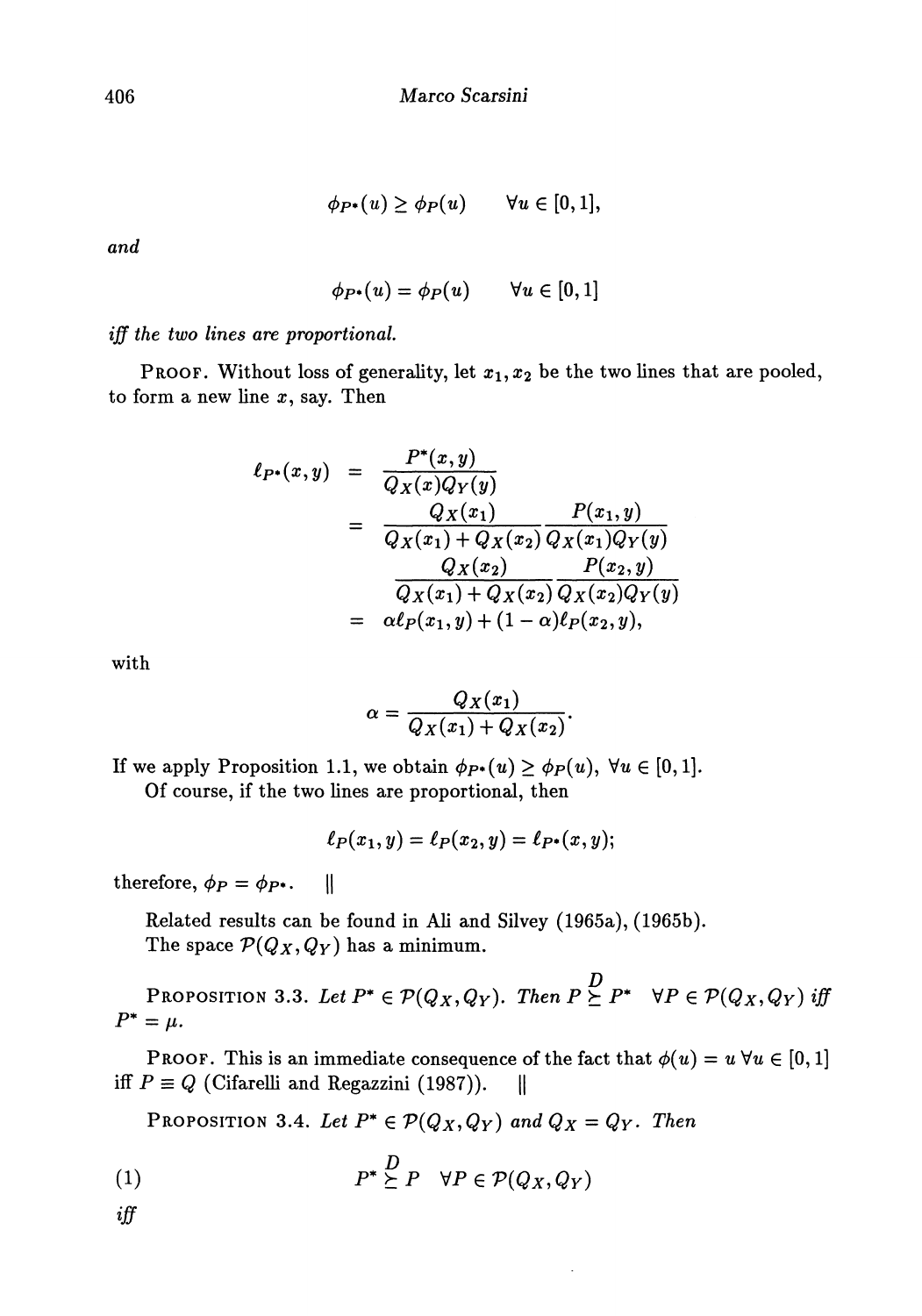(2) 
$$
P^*(x,x) = Q_X(x) = Q_Y(x) \quad \forall x \in X
$$

*(modulo marginal preserving permutations of lines in P\*).*

PROOF. (2)  $\implies$  (1): If we order the x's according to the value of  $Q_X$  increasingly, we have that

$$
\max_{\substack{(x,y)\in X^2\\P\in \mathcal{P}(Q_X,Q_Y)}} \ell_P(x,y) = \ell_{P^*}(x_1,x_1) = 1/Q_X(x_1)
$$

where  $P^*(x_1, x_1) = Q_X(x_1)$ . Now, if  $P^*(x_1, x_1) = Q_X(x_1)$ , then

$$
P^*(x_1, y) = P^*(y, x_1) = 0 \quad \forall y \neq x_1.
$$

Iterating the procedure, we have

$$
\max_{\substack{(x,y)\in (X\setminus\{x_1\})^2\\P\in \mathcal{P}(Q_X,Q_Y)}} \ell_P(x,y) = \ell_{P^*}(x_2,x_2) = 1/Q_X(x_2)
$$

where  $P^*(x_2, x_2) = Q_X(x_2)$ , and so on.

Therefore  $P^* \overset{\text{D}}{\succeq} P \quad \forall P \in \mathcal{P}(Q_X, Q_Y),$  when  $P^*$  satisfies (2).

 $\tilde{p}$ (1)  $\implies$  (2): Assume that  $P \ge P$   $\forall P \in \mathcal{P}(Q_X, Q_Y)$ , and  $P \ne P^*$  (modulo permutations of lines), where  $P^*$  satisfies (2). Then  $\tilde{P} \ge P^*$ . Now, since  $P^* \ge P$  $\forall P \in \mathcal{P}(Q_X, Q_Y)$ , then  $\phi_{\tilde{P}} = \phi_{P^*}$ . But, then  $\mathcal{V} = \left(\sqrt{2} \sqrt{2} \right)$ ,  $\mathcal{V} = \left(\sqrt{2} \right)$ 

$$
\phi_{\tilde{P}}(1-Q_X^2(x_1))=\phi_{P^*}(1-Q_X^2(x_1))=1-Q_X(x_1),
$$

which is possible only if

$$
\tilde{P}(x_1,x_1)=P^*(x_1,x_1)=Q_X(x_1).
$$

Furthermore,

$$
\phi(1-Q_X^2(x_1)-Q_X^2(x_2))=\phi_{P^*}(1-Q_X^2(x_1)-Q_X^2(x_2))=1-Q_X(x_1)-Q_X(x_2),
$$

which is possible only if  $\tilde{P}(x_2, x_2) = P^*(x_2, x_2) = Q_X(x_2)$ , etc. Iteration of the  $\text{argument gives }\tilde{P}=P^*. \quad \text{ }\text{ }\text{ }\text{ }\mid \text{ }$ 

Proposition 3.4 shows that, when  $Q_X = Q_Y$ , then there exists a maximum on  $\mathcal{P}(Q_X, Q_Y)$ . This maximum is unique modulo permutations of lines. This is not the only case in which a maximum exists, as the following proposition shows.

PROPOSITION 3.5. Consider  $\mathcal{P}(Q_X, Q_Y)$ , with  $Q_X, Q_Y$  uniform on  $X, Y$ , respectively. Let card(X) = M, card(Y) = N, N > M. Let  $P^*$  be defined as follows.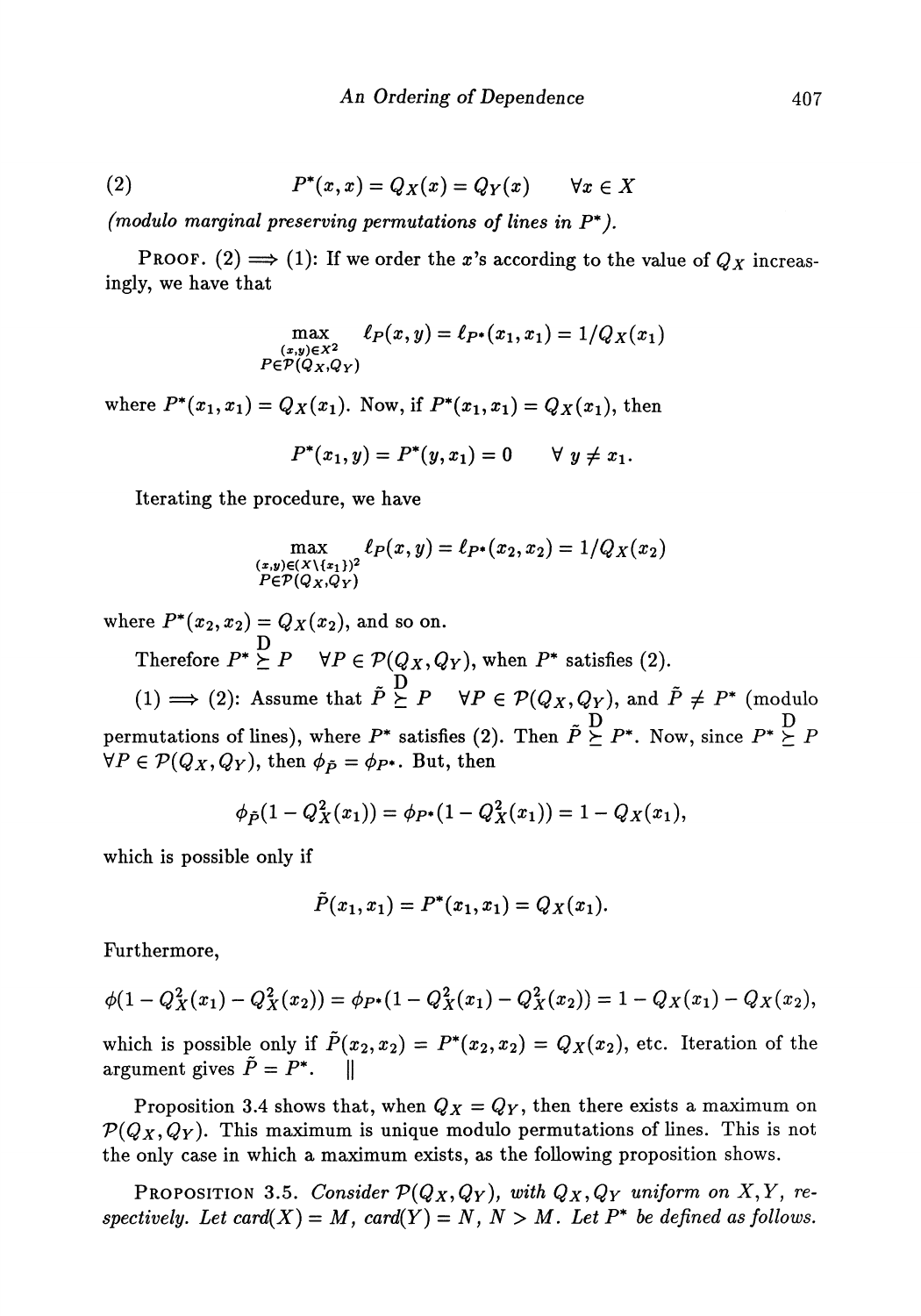*Partition* P\* *into n square matrices of the following form: P\ is the largest NW square sub-matrix of*  $P_0 \stackrel{def}{=} P^*$ .  $R_n =$  is the matrix obtained by deleting the lines *of*  $P_n$  from  $P_{n-1}$ , where  $P_n$  is the largest NW square submatrix of  $R_{n-1}$ . Let the *elements of each matrix P<sup>n</sup> be zero outside the main diagonal. There exists only one possible configuration of this type such that*  $P^* \in \mathcal{P}(Q_X, Q_Y)$ . Furthermore *D*  $P^P(X, Y)$ . If  $P^P(Y, Y, Y)$  if  $P^P(Y, Y)$  is obtained from P<sup>\*</sup> via permu*tation of lines.*

PROOF.

$$
\max_{\substack{(x,y)\in X\times Y\\P\in \mathcal{P}(Q_X,Q_Y)}} \ell_P(x,y) = \ell_{P^*}(x_1,y_1) = Q_Y(y_1)
$$

If  $P^*(x_1,y_1) = Q_Y(y_1)$ , then  $P(x,y_1) = 0 \quad \forall x \neq x_1$ . Under this constraint,

$$
\max_{\substack{(x,y)\in X\times\{Y\}\y_1\} \\ P\in \mathcal{P}(Q_X,Q_Y)}} \ell_P(x,y) = \ell_{P^*}(x_2,y_2) = Q_Y(y_2)
$$

and so on, for  $y_1, \ldots, y_M$ .

Given these constraints, the argument can be repeated for the matrices  $R_1$ ,  $\ldots, R_n$ , and the result follows.  $\parallel$ 

**4. Tetrachoric Tables.** In the case of  $2 \times 2$  tables, a (unique) maximum exists.

THEOREM 4.1.  $Let X = \{x_1, x_2\}, Y = \{y_1, y_2\}$ 

$$
Q_X(x_1) = \alpha \quad Q_X(x_2) = \beta = 1 - \alpha \quad \alpha \leq \beta
$$
  
 
$$
Q_Y(y_1) = \gamma \quad Q_Y(y_2) = \delta = 1 - \gamma \quad \gamma \leq \delta
$$

*If P\* has the following form*

$$
P^*(x_1, y_1) = \alpha \wedge \gamma \qquad P^*(x_1, y_2) = (\alpha - \gamma)_+ P^*(x_2, y_1) = (\gamma - \alpha)_+ \qquad P^*(x_2, y_2) = \beta \wedge \delta,
$$

*D*  $then P^*$  is the unique maximum w.r.t.  $\succeq$ .

PROOF. Without loss of generality, assume  $\delta \leq \beta$  (whence  $\alpha \leq \gamma$ ). Then

$$
\begin{array}{ll}\n\phi_{P^*}(x) = 0 & 0 \leq x \leq \alpha \delta \\
= \frac{\gamma - \alpha}{\beta \gamma} x - \frac{\gamma - \alpha}{\beta \gamma} \alpha \delta & \alpha \delta \leq x \leq \alpha \delta + \beta \gamma \\
= \frac{x}{\gamma} - \frac{\delta}{\gamma} (\alpha + \gamma) & \alpha \delta + \beta \gamma \leq x \leq 1 - \beta \delta \\
= \frac{x}{\beta} - \frac{1}{\beta} + 1 & 1 - \beta \delta \leq x \leq 1.\n\end{array}
$$

For any  $P \in \mathcal{P}(Q_X, Q_Y)$ , we have, for  $i = 1, 2$ ,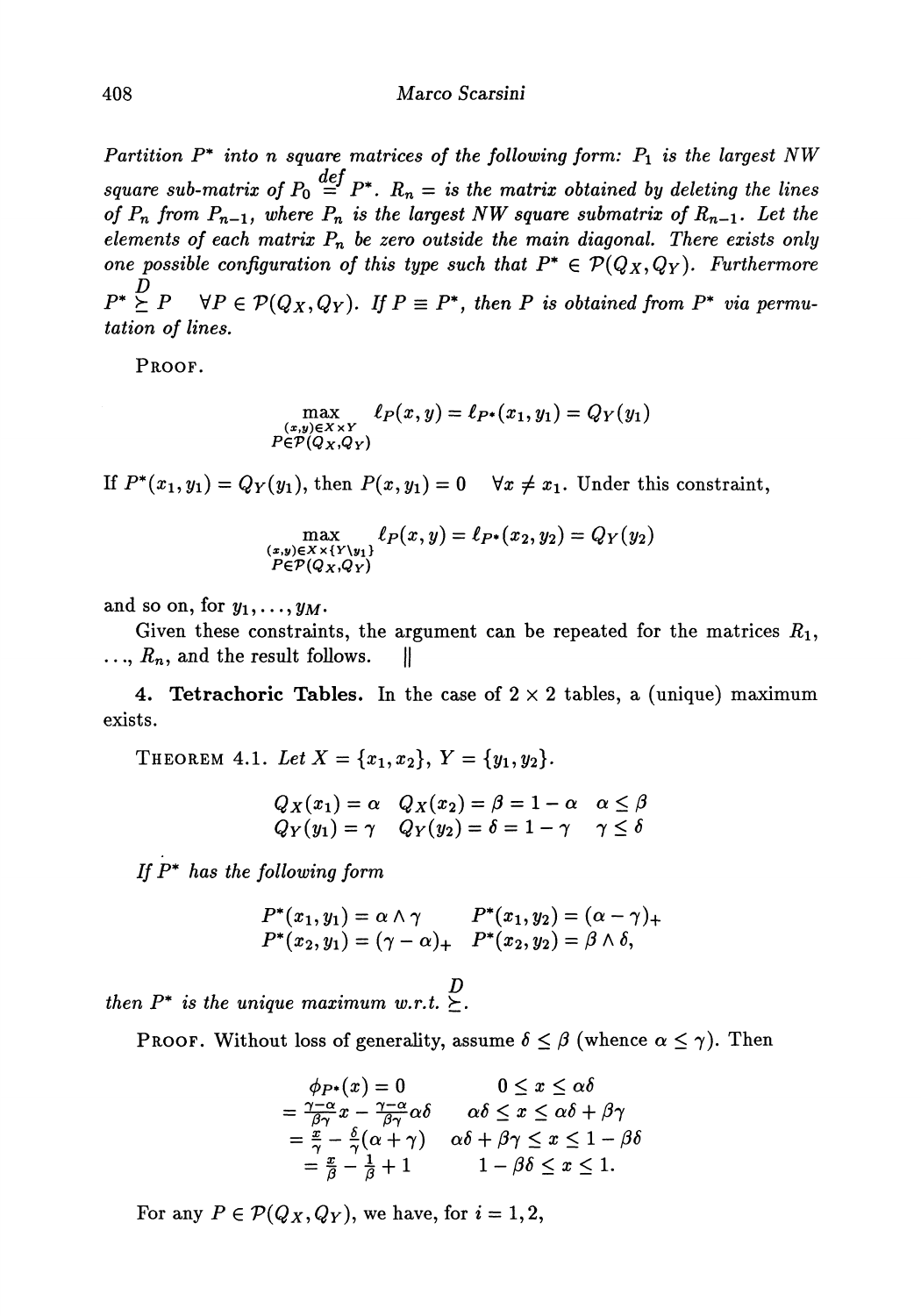$\ell_P(x_i, y_1) \geq 1 \Longleftrightarrow \ell_P(x_i, y_2) \leq 1,$ 

and, for  $j = 1, 2$ ,

$$
\ell_P(x_1, y_j) \geq 1 \Longleftrightarrow \ell_P(x_2, y_j) \leq 1.
$$

Therefore, only two possible arrangements are possible:

(3) 
$$
\ell_P(x_2,y_2) \leq \ell_P(x_1,y_1) \leq \ell_P(x_2,y_1) \leq \ell_P(x_1,y_2)
$$

or

(4) 
$$
\ell_P(x_1,y_2) \leq \ell_P(x_2,y_1) \leq \ell_P(x_1,y_1) \leq \ell_P(x_2,y_2).
$$

Moreover, if we indicate  $p_{ij} = P(x_i, y_j), i, j = 1, 2,$ 

$$
\begin{aligned} &\alpha+\gamma-1\leq p_{11}\leq \alpha\\ &\quad 0\leq p_{12}\leq 1-\gamma\\ &\gamma-\alpha\leq p_{21}\leq 1-\alpha\\ &\quad 0\leq p_{22}\leq 1-\gamma.\end{aligned}
$$

If *P* is such that (4) holds, then  $\phi_P(x)$  is a broken line with corners in  $x = \alpha \delta$ ,  $\alpha\delta + \beta\gamma$ , 1 –  $\beta\delta$ .

$$
\phi_P(\alpha\delta) = p_{12} \ge 0 = \phi_{P^*}(\alpha\delta)
$$
  

$$
\phi_P(\alpha\delta + \beta\gamma) = \gamma - \alpha + 2p_{12} \ge \gamma - \alpha = \phi_{P^*}(\alpha\delta + \beta\gamma)
$$
  

$$
\phi_P(1 - \beta\delta) = 1 - p_{22} \ge \gamma = \phi_{P^*}(1 - \beta\delta)
$$

If P is such that (3) holds, then  $\phi_P(x)$  is a broken line with corners in  $x = \beta \delta$ ,  $βδ + αγ, 1 - αδ$ 

$$
\phi_P(\beta \delta) = p_{22} \ge 0 = \phi_{P^*}(\beta \delta)
$$
  

$$
\phi_P(\beta \delta + \alpha \gamma) = p_{11} + p_{22} \ge \alpha + \gamma - 1 \ge \phi_{P^*}(\beta \delta + \alpha \gamma) = (\gamma - \alpha) \frac{1 - \beta \gamma}{\beta \gamma}
$$
  

$$
\phi_P(1 - \alpha \delta) = 1 - p_{12} \ge \gamma \ge \phi_{P^*}(1 - \alpha \delta) = \frac{1 - \alpha \delta - \delta(\alpha + \gamma)}{\gamma}.
$$

Since  $\phi_P(x) \ge \phi_{P^*}(x)$  for every x, where  $\phi_P$  has a corner, and since  $\phi_P$ ,  $\phi_{P^*}$  are Lorenz curves (i.e. increasing, convex, with  $\phi_P(0) = \phi_{P^*}(0) = 0$ ,  $\phi_P(1) = \phi_{P^*}(1) = 0$  $\mathbf{p}$ 1), then  $\varphi P(x) \leq \varphi P^*(x)$  v  $x \in [0,1]$ . Therefore, P\* is the maximum w.r.t.  $\subset$ .

It could be proven that, in the case of  $2 \times n$  matrices, a maximum exists, but, in general, it is not unique (not even modulo permutations). No such maximum exists in general.

5. Comparison with Different Orderings. Joe (1985) proposed an ordering of dependence for contingency tables with fixed row and column sums. We indi  $J_{\text{tot}}$   $D_{\text{tot}}$   $D_{\text{tot}}$   $D_{\text{tot}}$   $D_{\text{tot}}$   $D_{\text{tot}}$   $D_{\text{tot}}$ cate this ordering by  $\subseteq$ . Let  $P_1$ ,  $P_2 \in P(QX, QY)$ .  $P_1 \subseteq P_2$  in  $\text{vec}(P_1) \subseteq \text{vec}(P_2)$ ,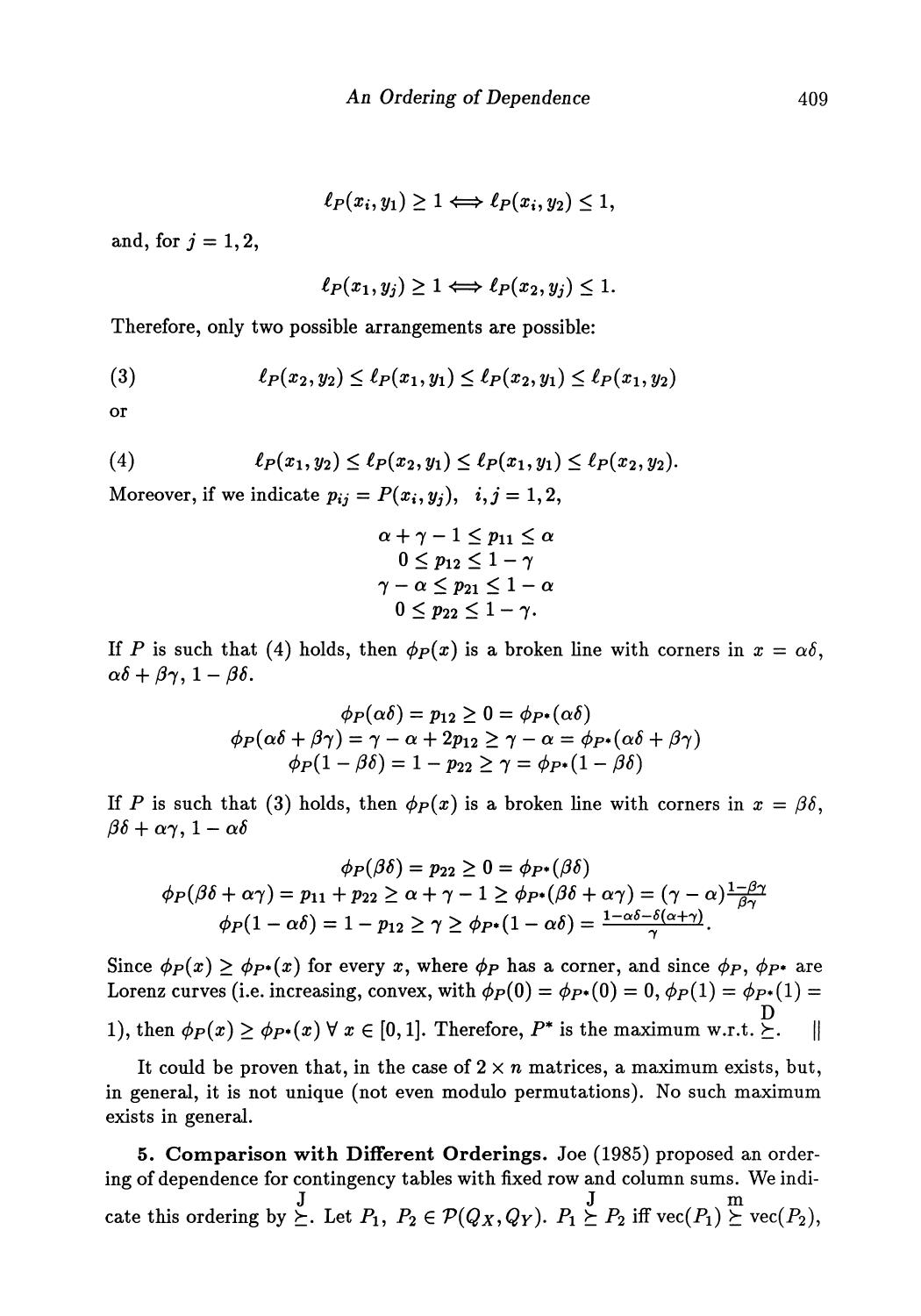where  $\text{vec}(P)$  is the vector obtained by piling the columns of  $P,$  and  $\succeq$  is the usual majorization ordering (see Marshall and Olkin (1979)).

Joe's ordering has a major drawback as an ordering of dependence: it does not have a unique minimum corresponding to the product measure. This is due to the fact that the values in the probability matrices are not weighed according to their marginals. The ordering  $\stackrel{J}{\succeq}$  performs well in this respect only when the  $\mathbf{p}$ marginals are uniform. This suggests the connection between the orderings  $\succeq$  and<br>T  $\succeq$ , at least when  $Q_X$  and  $Q_Y$  assume only rational values, which is not a restrictive<br>assumption for contingency tables assumption for contingency tables.

THEOREM 5.1. Let  $Q_X$ ,  $Q_Y$  assume only rational values. Let  $P_1, P_2 \in$  $\mathcal{P}(Q_X, Q_Y)$ . Split rows and columns of  $P_1, P_2$  in such a way that their marginals be*come uniform. (This is always possible, given rationality of the values of* $Q_X, Q_Y$ ).  $\tilde{p}$   $\tilde{p}$   $\tilde{p}$   $\tilde{p}$   $\tilde{p}$   $\tilde{p}$   $\tilde{p}$   $\tilde{p}$   $\tilde{p}$   $\tilde{p}$   $\tilde{p}$   $\tilde{p}$   $\tilde{p}$   $\tilde{p}$   $\tilde{p}$   $\tilde{p}$   $\tilde{p}$   $\tilde{p}$   $\tilde{p}$   $\tilde{p}$   $\tilde{p}$   $\tilde{p}$   $\tilde{p}$   $\tilde{p}$   $\tilde{$ *Call*  $P_1, P_2 \in V(U_n, U_m)$  these new matrices. Then  $P_1 \subseteq P_2$  if  $P_1 \subseteq P_2$ .

PROOF. If the marginals are uniform, then  $\ell_{\tilde{P}_1}$  assumes each value  $\ell_{\tilde{P}_1}(x_i, y_j)$ with probability  $(mn)^{-1}$ . Analogously for  $\ell_{\tilde{P}_n}$ . Furthermore

$$
\ell_{\tilde{P}_h}(i,j) = mn P_h(i,j) \quad h=1,2.
$$

L Therefore,  $\pi \succeq \pi$  is the Lorenz ordering, we have

$$
\ell_{\tilde{P}_1}\overset{\mathrm{L}}\succeq \ell_{\tilde{P}_2}\ \ \text{iff}\ \ \ell_{\tilde{P}_1}\overset{\mathrm{m}}\succeq \ell_{\tilde{P}_2}\ \ \text{iff}\ \ \text{vec}(\tilde{P}_1)\overset{\mathrm{m}}\succeq \text{vec}(\tilde{P}_2)\ \ \text{iff}\ \ \tilde{P}_1\overset{\mathrm{J}}\succeq \tilde{P}_2.
$$

Since  $\phi_{P_h} = \phi_{\tilde{P}_h}$ , for  $h = 1, 2$ , then the result follows.

Theorem 5.1 shows that considering the likelihood ratio as the keypoint to study dependence is the same as transforming the matrix so that the marginals are uniform, and then vectoralize it. The idea of rendering the marginals uniform, when studying dependence, has been applied to the study of concordance (positive quadrant dependence).

6. Concordance and Dependence. Consider two linearly ordered measur able spaces  $(X, \mathcal{X})$ ,  $(Y, \mathcal{Y})$ , and the class  $\mathcal{P}(Q_X, Y_Y)$  of probability measures on  $(X \times Y, \mathcal{X} \otimes \mathcal{Y})$  with marginals  $Q_X, Q_Y.$  For  $P_1, P_2 \in \mathcal{P}(Q_X, Q_Y),$   $P_1$  is said more concordant (or more positive quadrant dependent) than  $P_2$   $(P_1 \succeq P_2)$  iff

$$
P_1\{(\xi, v) : \xi > x; v > y\} \ge P_2\{(\xi, v) : \xi > x; v > y\} \qquad \forall (x, y) \in X \times Y
$$

(see for instance Yanagimoto and Okamoto (1969), Tchen (1980), Scarsini (1984), Kimeldorf and Sampson (1987)).

The class  $\mathcal{P}(Q_X, Q_Y)$  has a minimum  $P_c^-$  and a maximum  $P_c^+$  w.r.t.  $\sum$ , which are referred to as Fréchet bounds.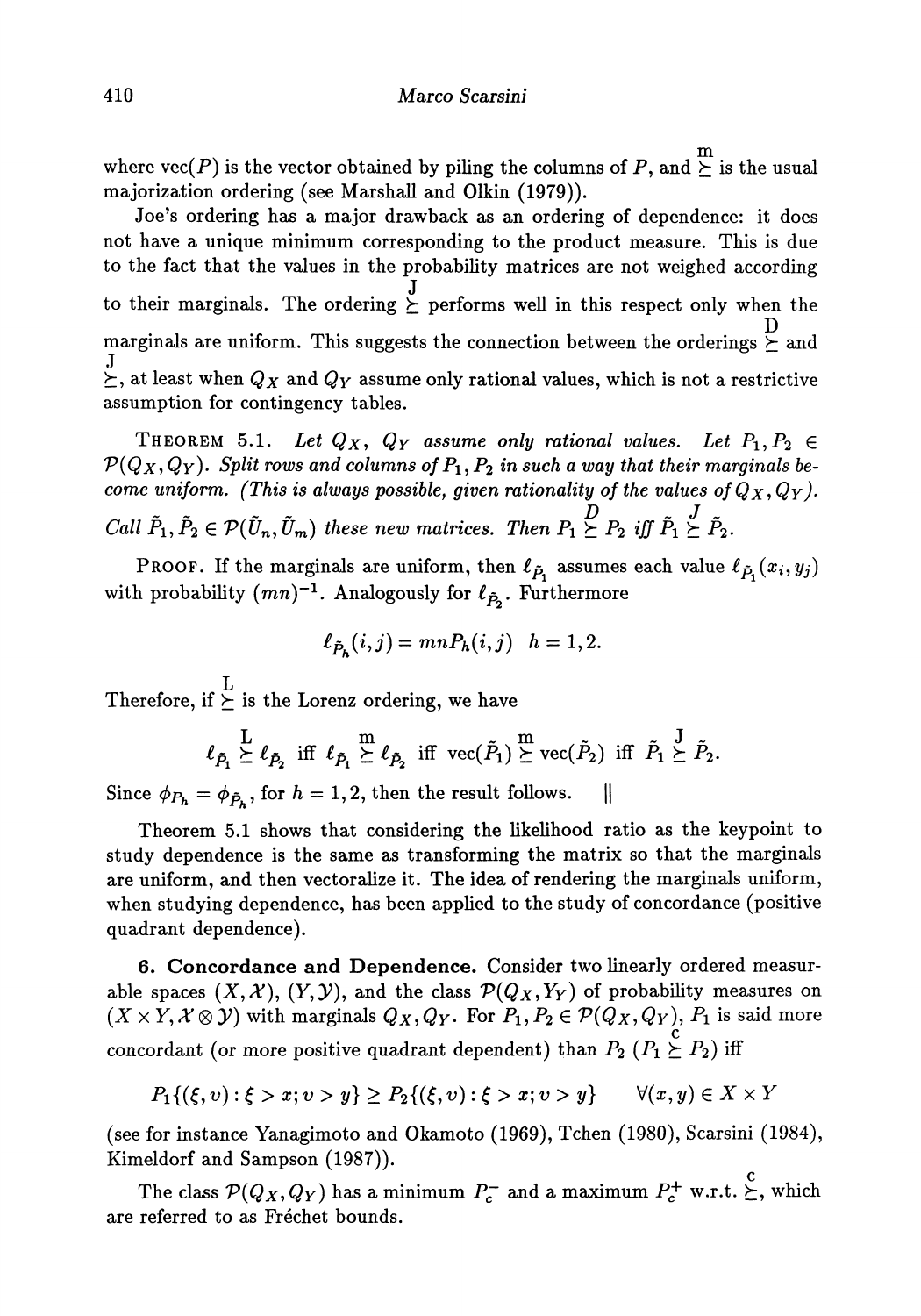$$
P_c^+\{( \xi,v):\xi>x;v>y\}=\min(Q_X\{ \xi:\xi>x\},Q_Y\{v:v>y\}),\\ P_c^-\{(\xi,v):\xi>x;v>y\}=\max(Q_X\{ \xi:\xi>x\}+Q_Y\{v:v>y\}-1,0).
$$

In general  $P^+$  and  $P_c^+$  differ and there does not exist any permutation of rows and columns that make the two coincide.

EXAMPLE.

 $P^+$ 

|                  |                  |      | 2                |                         |
|------------------|------------------|------|------------------|-------------------------|
| 0                | 174              |      |                  | 1/4                     |
|                  |                  | 1/4  |                  | $\overline{\mathbf{4}}$ |
| $\boldsymbol{2}$ |                  |      | 1/4              | $\overline{\mathbf{4}}$ |
| 3                | 1/12             | 1/12 | 1/12             | 4                       |
|                  | $\overline{1}/3$ | l/3  | $\overline{1}/3$ |                         |

 $P_c^+$ 

|                  | O                |     | 2                  |     |
|------------------|------------------|-----|--------------------|-----|
| $\bf{0}$         | 1/4              |     |                    | 1/4 |
| 1                | 1/12             | 1/6 |                    | 1/4 |
| $\boldsymbol{2}$ |                  | 1/6 | 1/12               | 1/4 |
| 3                |                  |     |                    | 1/4 |
|                  | $\overline{1/3}$ | 1/3 | $\bar{\text{I}}/3$ |     |

No permutation of lines leads from  $P^+$  to  $P_c^+$  or vice versa.

**7. Infinite Spaces.** Generalization to the case of infinite spaces requires some care in the definition of the generalized concentration curve and poses some problems in the interpretation of the ordering.

For the definition of the generalized concentration curve, again we use the results provided by Cifarelli and Regazzini (1987). Let  $(X, \mathcal{X}, Q_X)$ ,  $(Y, \mathcal{Y}, Q_Y)$  be two probability spaces and let  $X, Y$  contain the singletons. Let  $\mu$  be the product measure of  $Q_X, Q_Y$  on  $(X \times Y, X \otimes Y)$ . If  $P \in \mathcal{P}(Q_X, Q_Y)$ , there exists a partition  $\{N, N^c\} \subset \mathcal{X} \otimes \mathcal{Y}$  and a nonnegative real function h on  $X \times Y$ , such that

$$
P(A) = \int_{A \cap N^c} h(\mathbf{z}) \mu(d\mathbf{z}) + P_S(A \cap N) \ \forall \ A \in \mathcal{X} \otimes \mathcal{Y}
$$

$$
\mu(N) = 0 \ P_S(N) = P_S(X \times Y);
$$

*N* is unique, modulo  $\mu$ -null sets.

$$
\ell_P(x,y)=\left\{\begin{array}{ll}h(x,y),&\hbox{if}\ (x,y)\in N^c;\\ \infty,&\hbox{if}\ (x,y)\in N.\end{array}\right.
$$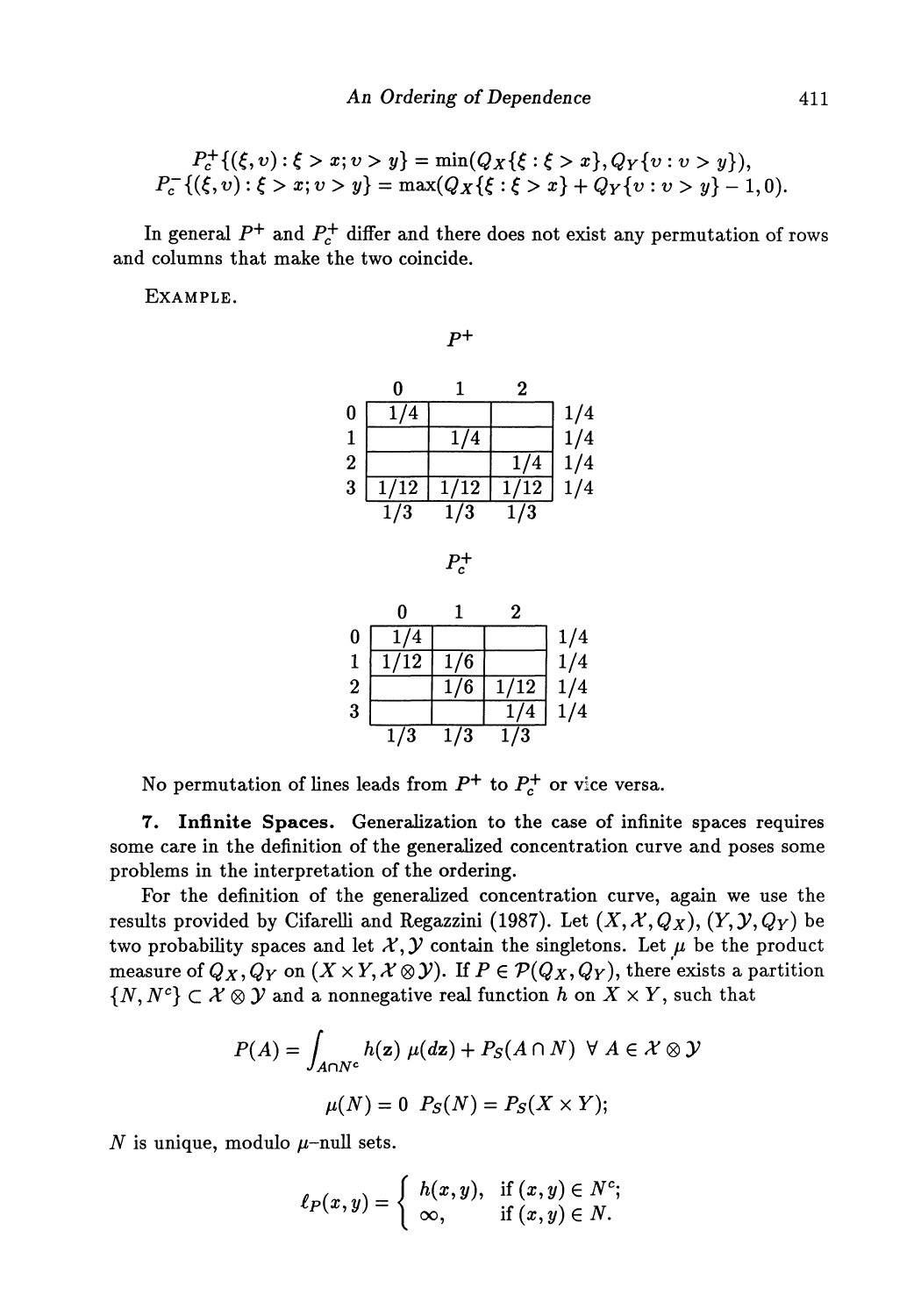As before, let *m* be the d.f. of *ίp*

$$
m(t) = \mu\{(x, y) \in X \times Y : \ell_P(x, y) \leq t\}.
$$

Then the generalized concentration curve of  $P$  w.r.t.  $\mu$  is

$$
\phi_P(u) = \int_0^u m^{-1}(t) \ dt \qquad u \in [0,1)
$$

and we define  $\phi_P(1) = 1$ . Then  $\phi_P$  is convex and increasing on [0, 1] and continuous on [0,1]. The jump  $\phi_P(1) - \phi_P(1^-)$  represents the mass of  $P_S$ , which can assume any value in [0,1]. We have

$$
\begin{array}{lll}\n\phi_P(u) = u & \forall u \in [0,1] & \text{iff} & P = \mu \\
\phi_P(u) = 0 & \forall u \in [0,1) & \text{iff} & P \perp \mu.\n\end{array}
$$

 $\overline{\mathbf{D}}$ The dependence ordering  $\succeq$  is defined as in Section 2. For  $P_1, P_2 \in \mathcal{P}(Q_X, Q_Y)$ , D  $P_1 \ge P_2$  iff  $\phi_{P_1}(u) \le \phi_{P_2}(u)$ ,  $\forall u \in [0,1].$ 

D . this general situation. Let  $X = Y = [0,1], X = Y = \text{Bor}([0,1]).$  Let  $Q_X =$ this general situation. Let  $X = I - [0,1], X = J = \text{Bor}([0,1])$ . Let  $\mathscr{C}_X =$ <br> $\mathscr{O}_Y = \text{Lebesgue measure on } [0,1]$ . Let  $P_t \in \mathcal{D}(\mathscr{O}_Y, \mathscr{O}_Y)$  be defined as follows:  $P_t$ *QY* = Lebesgue measure on [0,1]. Let *Pk* G *V(Qχ,Qγ)* be defined as follows: *Pk* concentrates its mass uniformly on the functions

$$
y = x + c, \quad c = \pm (1/2)^k \quad k \in I\!\!N,
$$

with  $(x, y) \in [0, 1]^2$ . Since  $P_k \perp \mu$ ,  $\forall k \in \mathbb{N}$ , it holds that  $\phi_{P_k}(u) = 0 \ \forall u \in [0, 1)$ .  $\mathcal{L}$ , **This fast shows that**  $\mathcal{L}$ :  $B_{\text{u}} \rightarrow \mu$ . This fact shows that  $\subseteq$  indicates how concentrated *P* is on sets of small  $\mu$ -probability, rather than how dependent *P* is. These two concepts basically coincide when *X* and *Y* are finite, but they differ in general. coincide when *X* and *I* are finite, but they differ in general.

Joe (1987) considered an ordering  $\sum_{n=1}^{\infty}$  of dependence for general probability mea ⊱  $\sum_{i=1}^n \sum_{i=1}^n \sum_{j=1}^n \sum_{j=1}^n \sum_{j=1}^n \sum_{j=1}^n \sum_{j=1}^n \sum_{j=1}^n \sum_{j=1}^n \sum_{j=1}^n \sum_{j=1}^n \sum_{j=1}^n \sum_{j=1}^n \sum_{j=1}^n \sum_{j=1}^n \sum_{j=1}^n \sum_{j=1}^n \sum_{j=1}^n \sum_{j=1}^n \sum_{j=1}^n \sum_{j=1}^n \sum_{j=1}^n \sum_{j=1}^n \sum_{j=1}^n \sum_{j$  $\ge$  and  $\ge$  is that, in defining  $\ge$ consider the likelihood ratio of  $P$  w.r.t.  $\mu$ , but a density w.r.t. a generic product measure (usually Lebesgue or counting measure). This implies the drawbacks that we noticed for the discrete case in Section 5.

8. Concluding Remarks. We have introduced an ordering of dependence on the set of probability measures on a product space, with fixed marginals. We have considered only products of two spaces. The generalization to  $n$ -fold product spaces is straightforward.

 $\begin{array}{ccc} \cdot & \circ & \circ & \circ \\ \hline \end{array}$  $\geq$ bility measure w.r.t the product measure of its marginals. Consider two probability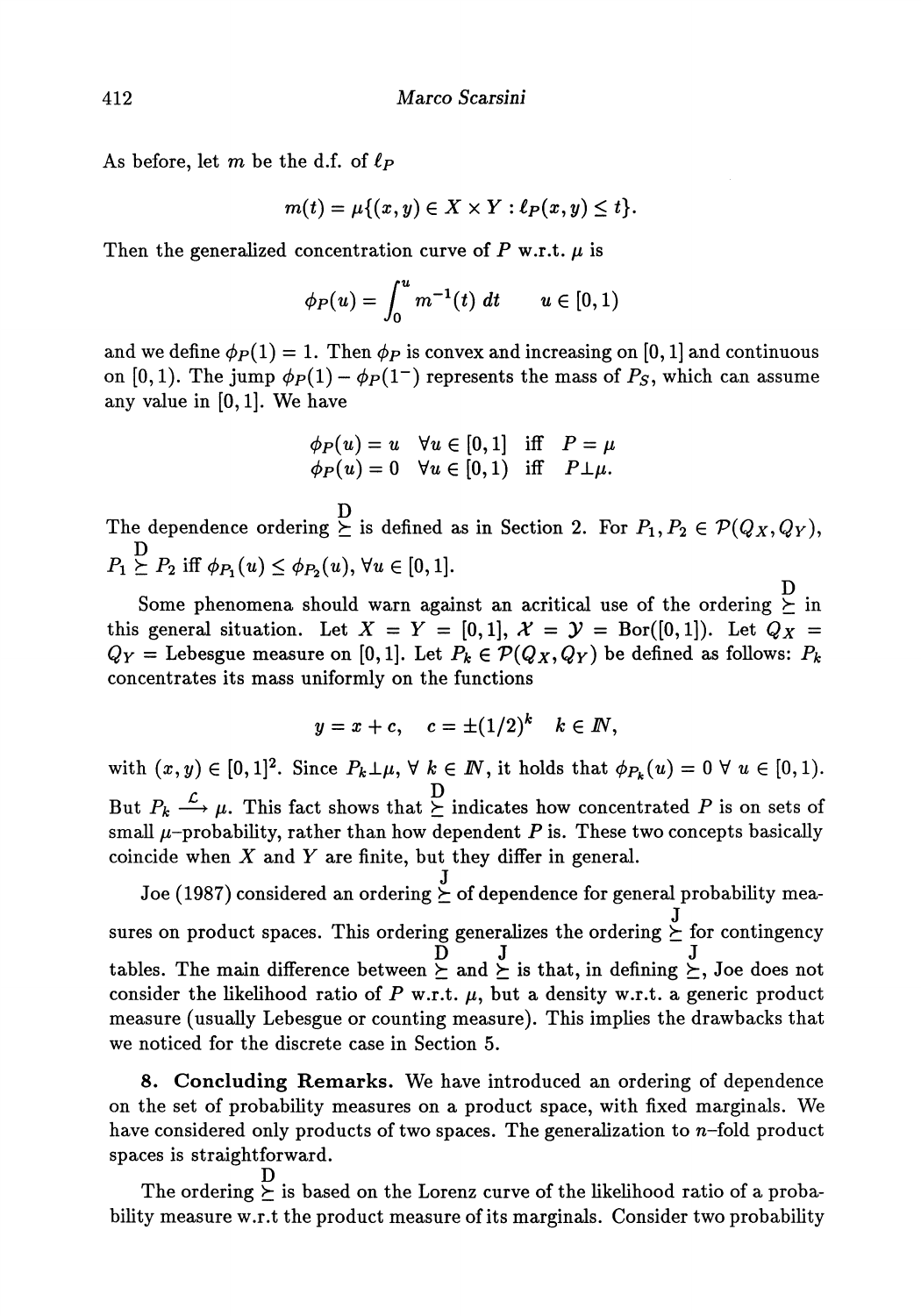measures  $P_1 \in \mathcal{P}(Q_X, Q_Y),\, P_2 \in \mathcal{P}(Q_W, Q_Z),$  where  $X,\, Y,\, W,\, Z$  are finite and *Qx*, *Qy*, *Q<sub>W</sub>*, *Q<sub>Z</sub>* assume only rational values. The argument used in Section 5 shows that, by splitting lines of  $P_1, P_2,$  it is possible to obtain  $\tilde{P}_1, \tilde{P}_2 \in \mathcal{P}(U_n, U_m),$ with  $U_n$ ,  $U_m$  uniform, and such that  $\ell_{P_1} \stackrel{\scriptscriptstyle\perp}{=} \ell_{\tilde{P_1}}$ ,  $\ell_{P_2} \stackrel{\scriptscriptstyle\perp}{=} \ell_{\tilde{P_2}}$ . Comparison of  $\tilde{P}_1$ ,  $\tilde{P}_2$  $\overline{\mathbf{D}}$ 

w.r.t.  $\succeq$  induces an analogous comparison for  $P_1, P_2$ . This suggests to remove the constraint of considering only probability measures with fixed marginals.

It is actually possible to show that, for any probability space  $(X \times Y, X \otimes Y, P)$ , with  $P \in \mathcal{P}(Q_X, Q_Y)$ , there exists  $([0, 1]^2, B$ or $([0, 1]^2), \pi$ ) such that  $\pi$  has uniform marginals and  $\ell_P \stackrel{\mathcal{L}}{=} \ell_{\pi}$ .

Transforming a probability measure on a product space into a probability mea sure on the unit square with uniform marginals (in a suitable dependence preserv ing way) is a common idea in the study of concordance of random variables. It is interesting to see that it appears here, given that concordance and dependence are different concepts. The linear order structure on the spaces X, *Y* is a basic in gredient for the definition of concordance, whereas any such structure is neglected when dealing with dependence.

Once more we want to emphasize that, while in the case of finite spaces the D preorder  $\succeq$  is a bona fide dependence ordering, in the general case the intuitive rationale for the ordering fails, especially when a probability measure is not dom inated by the product measure of its marginals.

## REFERENCES

- ALI, S.M. and SILVEY, S.D. (1965a). Association between random variables and the dispersion of a Radon-Nikodym derivative. *J. Roy. Statist. Soc.* B 27 100-107.
- ALI, S.M., and SILVEY, S.D. (1965b). A further result on the relevance of the dispersion of a Radon-Nikodym derivative to the problem of measuring association. /. *Roy. Statist. Soc.* B 27 108-110.
- CIFARELLI, D.M. and REGAZZINI, E. (1986). Sulla funzione di concentrazione e sul suo ruolo nella statistica descrittiva. In *Atti della XXXIII Riunione Scientifica della Societά Italiana di Statistica,* Bari, 347-352.
- CIFARELLI, D.M. and REGAZZINI, E. (1987). On a general definition of concentration function. *Sankhyά B* 49 307-319.
- JOE, H. (1985). An ordering of dependence for contingency tables. *Linear Algebra and Its Applications* 70 89-103.
- JOE, H. (1987). Majorization, randomness and dependence for multivariate distributions. *Ann. Prob.* 15 1217-1225.
- KIMELDORF, G. and SAMPSON, A.R. (1987). Positive dependence orderings. *Ann. Inst. Stat. Math.* 39 113-128.
- LEHMANN, E.L. (1986). *Testing Statistical Hypotheses.* 2nd Edition. Wiley, New York.
- MARSHALL, A.W. and OLKIN, I. (1979). *Inequalities: Theory of Majorization and Its Applications.* Academic Press, New York.
- REGAZZINI, E. (1988). A few remarks on concentration comparisons. General Theory. Dipartimento di Matematica, Universita di Milano.